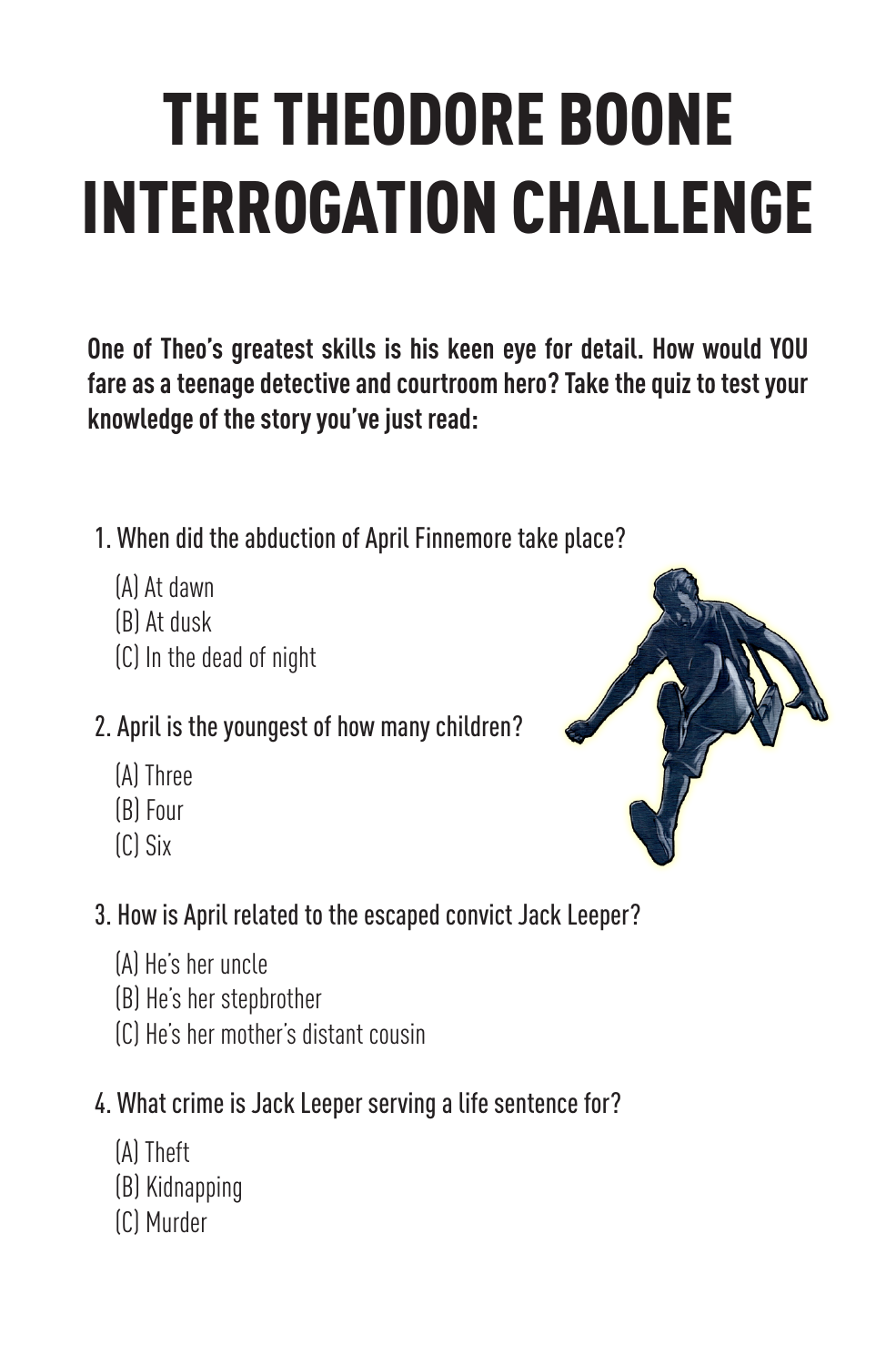#### 5. How much reward money does Jack Leeper demand?

- (A) \$50,000
- (B) \$100,000
- (C) \$500,000

6. What was the name of the crook who faked his own death in Rooseburg?

- (A) Mr Whipple
- (B) Mr Bates
- (C) Mr Shell
- 7. What breed of animal does Theo defend in Animal Court on behalf of fellow student, Anton?
	- (A) Rat
	- (B) Snake
	- (C) Parrot
- 8. How does Theodore identify April in the Facebook photo during his internet search with Chase?
	- (A) From her Minnesota twins jacket
	- (B) From her hair
	- (C) From her bag
- 9. How many days was April missing for in total?
	- (A) Three
	- (B) Four
	- (C) Six



- (A) Marcella Boone
- (B) Woods Boone
- (C) Ike Boone